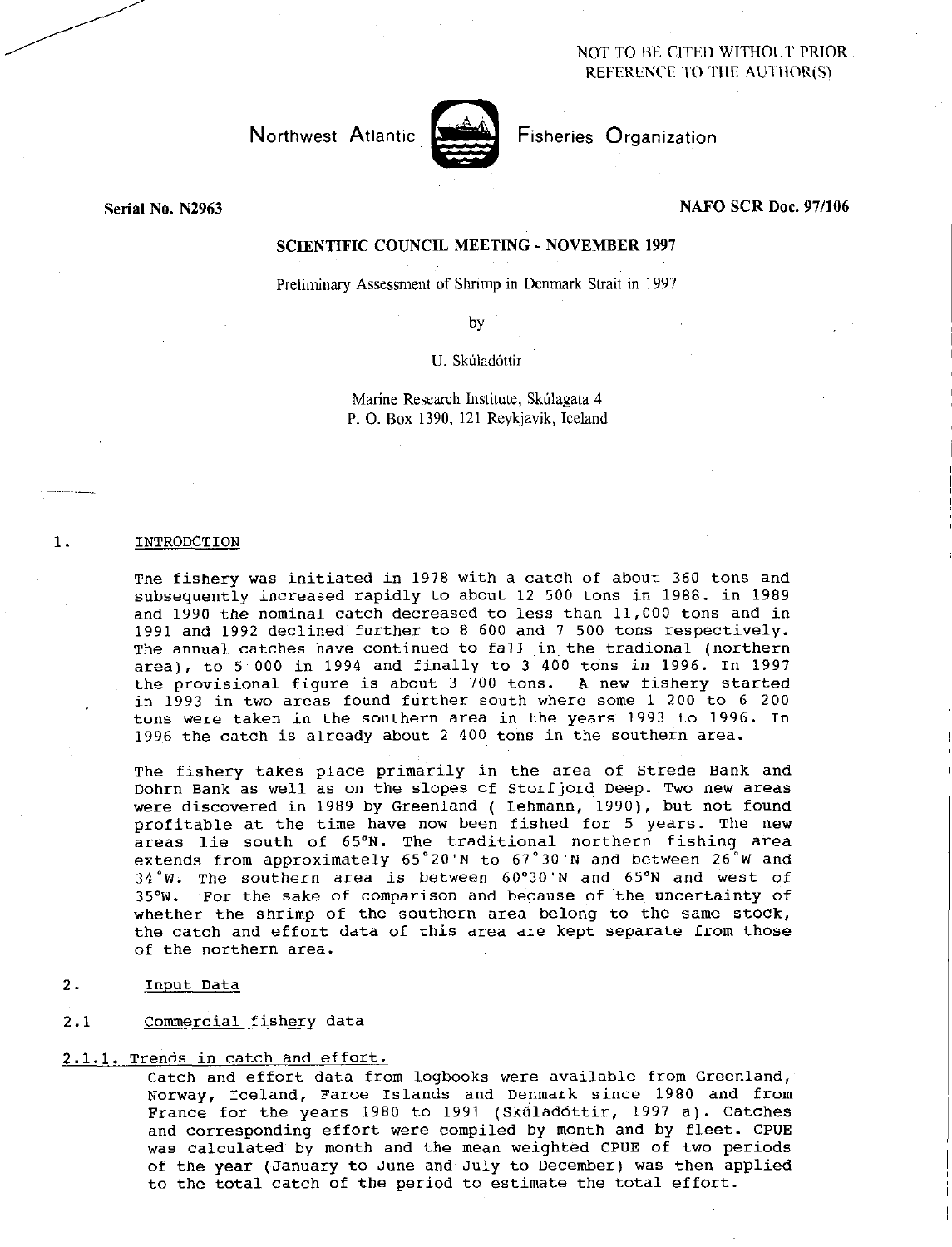Total catches increased rapidly from 1978 to 1980, decreased in 1981 and remained stablee to 1983. Catches increased steadily from 1983 to 1988 to 12 500 tons and then decreased to 3 400 tons in 1996 in the northern area. The catch in the northern area has increased again in 1997 to 3 700 tons (provisional). The overall catch in north and south was 9 600 in 1996 (Fig. 1, Table 1).

Total effort values in the northern area showed the same pattern as catch. Between 1980 and 1989, effort increased from about 35 000 hours to more than 100 000 hours in 1989, declining thereafter gradually to about 32 000 in 1994 and was at that level till 1996. The fishery from July-December became more important at the end of the eighties, accounting for approximately 50% of the total annual effort. In the early nineties the effort is again excerted in the first half of the year. In the southern area the effort was between 7 900 and 20 300 hours in 1993-96 (Skdladdttir, 1997 a).

# 2.1.2 Trends in catch rates

Abundance indices were calculated from the unstandardized catch rate series of the years 1980 to 1997 using all countries. In the paper on catch statistics the catch and effort for all countries are combined (Skúladóttir, 1997 a). The calculations leading up to the annual CPUE can be followed in tables 2-4 of the present paper in the northern and the whole area respectively. The unstandardized CPUE in the north area has been set against removals as catch from the stock in every 3 previous years (Fig. 3). From this figure it appears that some recovery has taken place as the annual removals of shrimp decreased to about 5 000 tons on the average in the fishery north of 65°N. The CPUE of 1996 appears lower than expected, but the 1997 value is as expected. The unstandarized catch rates for the northern area are presented in Fig. 4. and for both northern and southern in Fig. 5). In the northern area there is a declining trend from 1980 to 1989. Catch rates were similar in the period from 1989 to 1993, where the 1989-93 level was about 50% of the level seen during the period of relative stability from the early 1980's. In year 1994 there was a a considerable rise in this catch rate, which subsequently declined in 1995-96 and increased in 1997 reaching a value above the lows recorded in 1989-93 and equivalent to the 1987 value. The unstandardized catch rate for the whole area rose from the 1993 value to a higher value in 1994 and remained stable after that.

#### 2.1.3 Standardization of the catch rates

The catch and effort data from Greenland for the north area from 1987 to 1997 were analyzed using SAS multible regression procedures to account for the vessel size and seasonality (months) of the fishery both the total catch and the proportion of shrimp >8.5 g of weight ( Fig. 5). The results for both showed a continuous decline till 1993 and a considerable increase in 1994 and remained relatively constant thereafter.

#### 2.2 Commercial Biological data

# 2.2.1 Icelandic fishery data

The Icelandic samples (Fig.7) taken in the spring of 1991, 1992 and 1993 showed that male shrimp dominated in all three years. After

 $-2$  -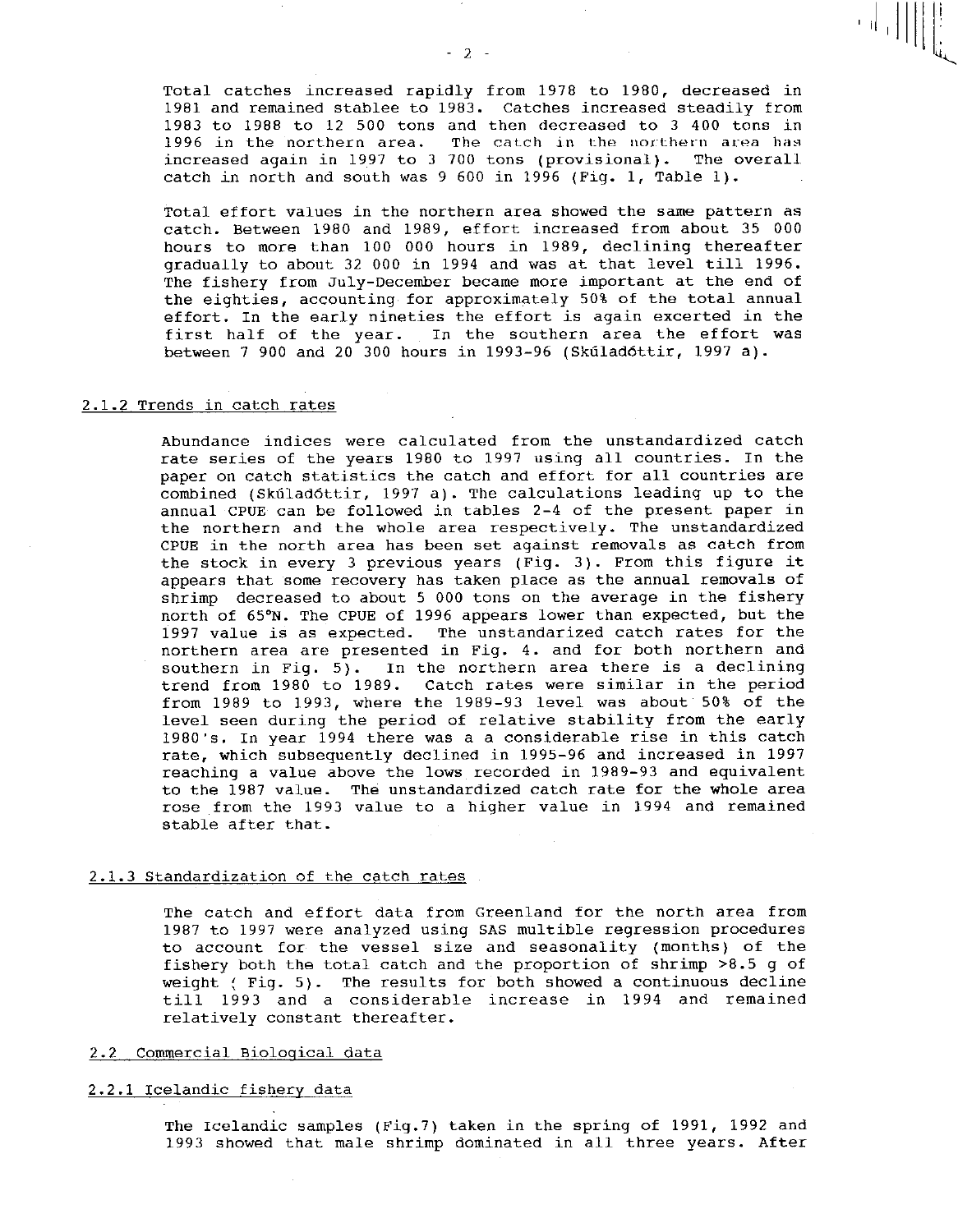that males were dominant in 1996 but 19994, 1995 and 1997 show about 50% occcurence of females again. The occurrence of a component of female shrimp with a mode at 25-26 mm in the Icelandic samples in 1990 suggested that sex change occurred earlier than normal. The samples in the 1991 through 1997 show a tiny proportion of small females but there was no noticeable component as seen in the 1990 data (Skúladóttir et al, 1994). Samples taken in 1994 on the eastern area and analysed electrophoretically show more affinity with samples taken in the offshore Icelandic waters than to samples taken west of the midline (JOnsdottir, 1996). This could indicate occasional influxes from the Icelandic continental shelf. rather than a change in age/length at sex change.

 $-3 -$ 

### 2 2.2. Greenlandic fishery data

The samples from the Greenlandic fishery in 1991-1997 are shown on Fig. 8. There were no samples in 1996 and 1997 from the northern area. In 1997 males and females seemed to be in equal numbers in the south whereas in 1996 males were dominant in the south area (Hvingel et *al* 1997).

#### 2.3 RESSEARCH SURVEY DATA

#### 2 3.1 Abundance estimates

A two phase stratified random trawl survey (Spline method) was conducted by Greenland in the Denmark Strait in September-October, 1995 as was was also done in 1994. The biomass estimate of 4 558 and 3 800 tons respectively, being much higher than that of either 1990 or 1992, which were only 1 860 and 1 044 tons respectively. Due to bad weather the second phase was never carried out, so only the abundance indices can be compared. The higher abundance estimate found in 1995 1996 as compared to 1990, 1992 and 1994 is the result of an increasing number of both male and female shrimp (Carlsson 1996).

|      | Males | Females | Total |
|------|-------|---------|-------|
| 1989 | 231.0 | 135.4   | 366.3 |
| 1990 | 142.6 | 86.7    | 228.3 |
| 1992 | 163.6 | 45.3    | 209.0 |
| 1994 | 264.4 | 90.4    | 354.8 |
| 1995 | 315.7 | 109.9   | 425.6 |
| 1996 | 527.3 | 124.0   | 651.3 |
|      |       |         |       |

#### 2.3.2 Demographic structure

showed an increase in the proportion of males over the period which is consistent with a trend from the 1985 to 1989 in Norwegian surveys. However overall abundance declined, especially for females. In 1996 the total number of females has increased (text table).

#### Percent males

|                     | 1985. | 1986                     | 1987 |  |  | 1988 1989 1990 1992 1994 1995 |                                           | - 1996 |
|---------------------|-------|--------------------------|------|--|--|-------------------------------|-------------------------------------------|--------|
| Norwav<br>Greenland |       | 43.8 41.4 53.5 58.5 58.0 |      |  |  |                               | $63.1$ $62.5$ $78.3$ $74.5$ $74.2$ $81.0$ |        |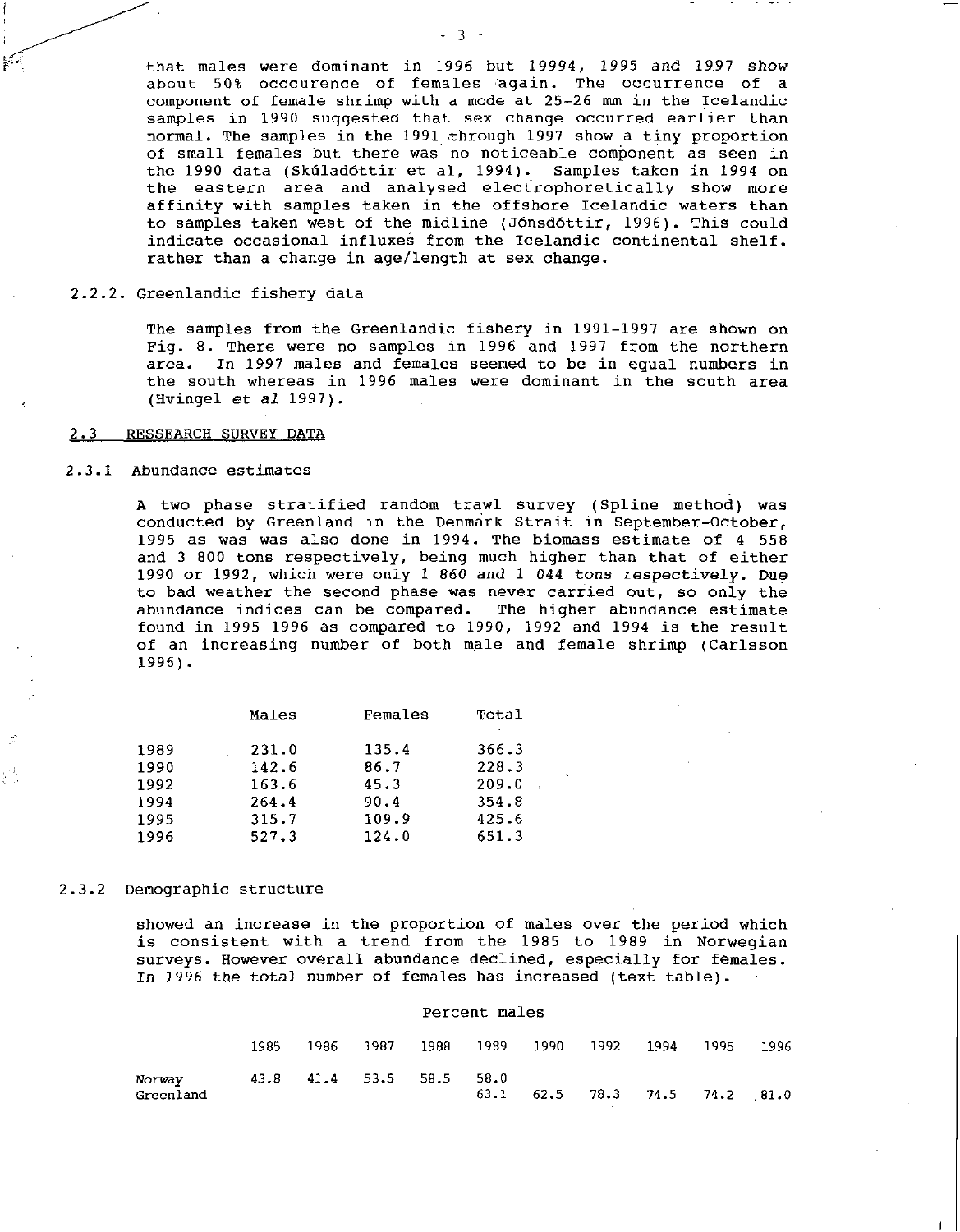### 3. SUMMARY OF ADVICE FROM PREVIOUS YEARS

The interpretation of the effects of fishing on the stock in the Denmark Strait north of 65°N has changed since the firt assessment was conducted in 1980. In 1981, it was thought that the decrease observed in the spring catch rates were due to heavy exploitation. Also it was considered that the stock was at the northern limit of the species distribution range, and as such, could be more sensitive to exploitation. Therefore, a cautious approach for the exploitation was recommended, and a TAC of 5,000 tonnes (average catch 1981-1984) was advised.

No TAC advice was provided for 1986, 1987 or 1988 because the catch rates could not be interpreted as an index of stock abundance. In 1988, it was observed that increased catches over the previous several years had no apparent effect on the resource and catch levels at around 10,000 tonnes were recommended as an exploratory level for several years.

Catch rates declined in 1987 and 1988, however catch composition and biomass estimates from 1985 to 1989 suggested that the stock was stable and in 1990 it was recommended that the TAC remain at 10,000 tons. The 1989 Norwegian survey showed that the stock was dispersed and the sexes well mixed. In 1991, the catch rate series for the Greenlandic fleet was standardized to account for changes in seasonality and fleet composition and it was interpreted that the stock in 1989-90 was substantially lower than in the period of stabilized catch rates. Also more males appeared in the catches and<br>there were indications of earlier sex change. These concerns there were indications of earlier sex change. resulted in an arbitrary reduction of the TAC from 10,000 to 8,000 The depressed conditions were still evident in the 1991 data and in 1992 a further reduction to 5,000 tonnes was adviced for 1993 and several years thereafter in an attemt to protect the spawning biomass and rebuild the stock.

# 4. STATUS Of THE RESOURCE

Unstandardized catch rates in the northern area for all nations combined, showed a declining trend from 1987 to 1989, but a stabilization between 1989 and 1993 a rise in 1994 and fluctuations after that. Taking the whole area into acoount the catch rates are stable. The standarized catch rates of Greenland north of 65°N show also a decline from 1987 to 1992 and a stabilization between 1992 an 1993 followed by about the same increase in catch rate in 1994 and 1995 as for that of all fleets combinedfor the area north of 65°N. Moreover there was an increase in abundance index from the Greenlandic surveys,in 1994 and 1995 from the low abundance of the years 1990 and 1992. The abundance of the 1996 survey was the highest of all the Greenlandic surveys but can not be used as an indicator as the coverage was incomplete. Little is known about abundance of the males and females in 1997 as there was no survey and commercial samples were few in the northern area (only Icelandic commercial samples) as well as in the southern area.

#### 5. PROGNOSIS

The changes in fishing pattern (changes in proportion of effort allocated to northern and southern areas), low levels of commercial sampling make assessment of this stock difficult. Catch rates are increased in 1994 in the southern area and are stable thereafter. The 1996 survey indicates that abundance is being maintained in the northern area.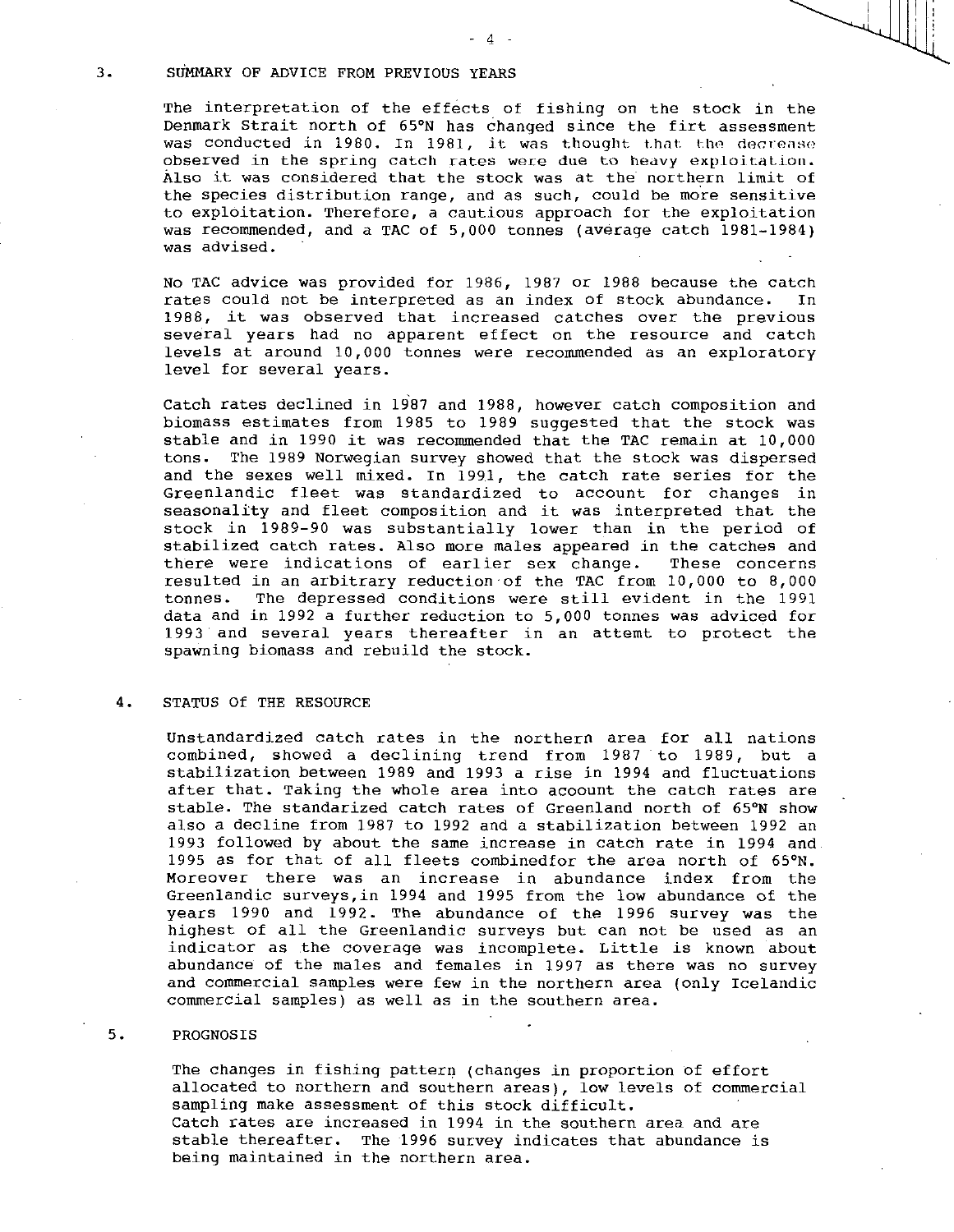Despite the uncertainty of the present assessment, it seems that the stock has recently improved, however, it remains below the level of the mid-1980s.

# 6. REFERENCES

Carlsson, D. M. 1996. Trawl survey for shrimp *(Pandalus borealis)* in Denmark Strait, 1996. NAFO SCR Doc. 96/116, Ser. No. N2813. 6 p.

Hvingel, C., 0. Folmer and H. Siegstad 1997. The Greenlandic fishery for northern shrimp fishery *(Pandalus borealis)* in Denmark Strait 1996 and January-October 1997. NAFO SCR Doc. 97/97, Ser. No. N2954. 20 p.

Jonsclottir, 0. D. 1996. Population genetic studies of northern shrimp. *(Pandalus borealis*  Kroyer) in Icelandic waters and Denmark Strait. Cand Scient thesis, Bergen University.

Lehmann, K. 1990. Report on a commercial trial fishery for shrimp *(Pandalus borealis)* off southwest, southeast and east Greenland. NAFO SCR Doc. 90/62, Ser. No. N1784. 6 p.

Skúladóttir, U. 1997 a. The catch statistics of the shrimp fishery *(Pandalus borealis)* in the Denmark Strait, in the years 1980-1997. NAFO SCR Doc. 97/102, Ser. No N2959 21 p.

1997 b. The Icelandic shrimp fishery *(Pandalus borealis* Kr.) in the Denmark Strait in 1996-1997 and some reflection on age groups in the years 1991-1996. NAFO SCR Doc. 97/103, Ser. No N2960. 9 p.

Skúladóttir, U, M. Andersen, D. M. Carlsson, P. Kanneworf, and H. Siegstad 1994. Preliminary assessment of shrimp in the Denmark Strait. NAFO SCR Doc. 94/96, Ser. No N2483 12 p.

 $5 -$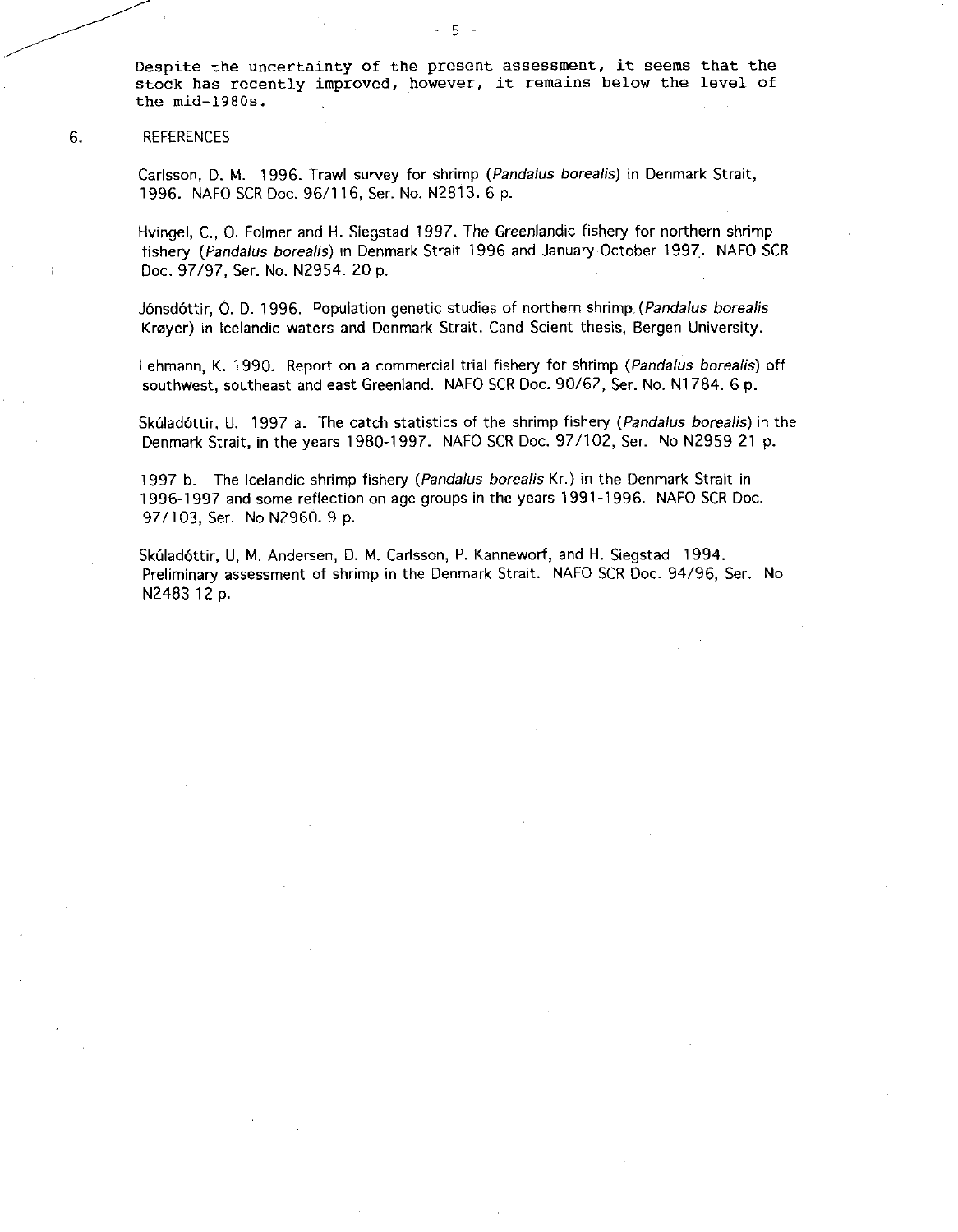Table 1 . Nominal catch (tons) of shrimp in the Denmark Strait.

 $\ddot{\phantom{0}}$ 

| 5000<br>9505<br>9563<br>3396<br>3396<br>8354<br>6109<br>245<br><b>1915</b><br>1158<br>2058<br>58824<br>4958<br>1151<br>8298<br>9812<br>9563<br>5000<br>4785<br>4785<br>$\frac{98}{368}$<br><b>9538</b><br>488<br>$776$<br>2870<br>1514<br>3513<br>5027<br>$\overline{5}$<br>9563<br>5095<br>7648<br>5000<br>ទន្លន្ទន<br>2553<br>1425<br>253<br>1758<br>1247<br>3848<br>1247<br>$\Xi$ $\frac{9}{5}$<br>6401<br>13000<br>8000<br>1750<br>5764<br>7514<br>160<br>1092<br>7514<br>5764<br>20<br>150<br>250<br>6090 7525** 7725** 8725** 9025** 14100 14500<br>465<br>8192<br>- 1000" 1000" 1000"<br>8192<br>8657<br>3524348<br>8657<br>10275<br>10275<br>9994<br>9994<br>ន្ល ទូ ឆ ន្ល<br>និង ឆ្លូ ន្ល ន្ល<br>281<br>10742<br>10742<br>9416<br>9416<br>1326<br><b>8855888</b><br>12556<br>12556<br>9814 10848 11125<br>11125<br><b>4235</b><br>4235<br>1431<br>2052<br>1431<br>10964 12178<br>10848<br>ı<br>12178<br>٠<br>1330<br><b>5555555</b><br>565555<br>9814<br>10964<br>$\mathbf{S}_{\mathbf{q},\mathbf{q}}$<br>$\blacksquare$<br>1150<br>ន្ទ្រ<br>ន្ទ្រី<br>ន្ទ្រី<br>1150<br>2026<br>8110<br>8110<br>6316<br>6316<br>1794<br>5000<br>5989<br>5245<br>742<br>5989<br>4200<br>ទី ឆ្លូ ខ្លួ ម្ដុំ ខ្លួ<br>ភ្នំ ខ្លួ ខ្លួ ម្ដុំ ខ្លួ<br>6731<br>6731<br>4175<br>\$<br>4132<br>4132<br>4175<br>4200<br>5725<br>थ <del>4</del><br>$\frac{43}{2}$<br>1467<br>$\overline{5}$<br>740<br>737<br>414<br>1115<br>$\circ$<br>1896<br>4902<br>$\circ$<br>4902<br>4902<br>4902<br>4200<br>4500<br>$\bullet$<br>$\blacksquare$<br>$\blacksquare$<br>4667<br>4792<br>4792<br>4667<br>$\ddot{\phantom{1}}$<br>8000<br>713<br>353<br>2016<br>125<br>125<br>1004<br>581<br>7646<br>7646<br>8405<br>8405<br>4233<br>759<br>702<br>S.<br>$\frac{8}{20}$<br>759<br>2461<br>80<br>80<br>1285<br>1285<br>485<br>485<br>800<br>363<br>363<br>o<br>$\circ$<br>$\ddot{\mathbf{S}}$<br>363<br>E north area not eastern side<br>Effective TAC western side<br><b>Z</b> middle and south area<br>Middle and south area<br><b>Z</b> western side<br><b>Z</b> eastern side<br>Faroe Islands<br>Faroe Islands<br>Adviced TAC<br><b>ΣΣ</b> all areas<br>North area<br>Greenland<br>Greenland<br>Denmark<br>Denmark<br>Iceland<br>Norway<br>France<br>Norway<br>Total<br>Total | Nation | 1978 | 1979 | 1980 | 1981 | 1982 | 1983 | 1984 | 1985 | 1986 | 1987 | 1988 | 1989 | 1990 | 1991 | 1992 | 1993 | 1994 | 1995 *** 1996 |                              | 1998<br>""1997          |
|------------------------------------------------------------------------------------------------------------------------------------------------------------------------------------------------------------------------------------------------------------------------------------------------------------------------------------------------------------------------------------------------------------------------------------------------------------------------------------------------------------------------------------------------------------------------------------------------------------------------------------------------------------------------------------------------------------------------------------------------------------------------------------------------------------------------------------------------------------------------------------------------------------------------------------------------------------------------------------------------------------------------------------------------------------------------------------------------------------------------------------------------------------------------------------------------------------------------------------------------------------------------------------------------------------------------------------------------------------------------------------------------------------------------------------------------------------------------------------------------------------------------------------------------------------------------------------------------------------------------------------------------------------------------------------------------------------------------------------------------------------------------------------------------------------------------------------------------------------------------------------------------------------------------------------------------------------------------------------------------------------------------------------------------------------------------------------------------------------------------------------------------------------------------------------------------------------------------------------------------|--------|------|------|------|------|------|------|------|------|------|------|------|------|------|------|------|------|------|---------------|------------------------------|-------------------------|
|                                                                                                                                                                                                                                                                                                                                                                                                                                                                                                                                                                                                                                                                                                                                                                                                                                                                                                                                                                                                                                                                                                                                                                                                                                                                                                                                                                                                                                                                                                                                                                                                                                                                                                                                                                                                                                                                                                                                                                                                                                                                                                                                                                                                                                                |        |      |      |      |      |      |      |      |      |      |      |      |      |      |      |      |      |      |               | <u>ភ្លូ ន</u> ្លូ ន្ល<br>5 p | 243<br>$\frac{40}{273}$ |
|                                                                                                                                                                                                                                                                                                                                                                                                                                                                                                                                                                                                                                                                                                                                                                                                                                                                                                                                                                                                                                                                                                                                                                                                                                                                                                                                                                                                                                                                                                                                                                                                                                                                                                                                                                                                                                                                                                                                                                                                                                                                                                                                                                                                                                                |        |      |      |      |      |      |      |      |      |      |      |      |      |      |      |      |      |      |               | 3377                         | 3754                    |
|                                                                                                                                                                                                                                                                                                                                                                                                                                                                                                                                                                                                                                                                                                                                                                                                                                                                                                                                                                                                                                                                                                                                                                                                                                                                                                                                                                                                                                                                                                                                                                                                                                                                                                                                                                                                                                                                                                                                                                                                                                                                                                                                                                                                                                                |        |      |      |      |      |      |      |      |      |      |      |      |      |      |      |      |      |      |               |                              |                         |
|                                                                                                                                                                                                                                                                                                                                                                                                                                                                                                                                                                                                                                                                                                                                                                                                                                                                                                                                                                                                                                                                                                                                                                                                                                                                                                                                                                                                                                                                                                                                                                                                                                                                                                                                                                                                                                                                                                                                                                                                                                                                                                                                                                                                                                                |        |      |      |      |      |      |      |      |      |      |      |      |      |      |      |      |      |      |               | នី<br>ខ្លី ខ្លី E            | 5458                    |
|                                                                                                                                                                                                                                                                                                                                                                                                                                                                                                                                                                                                                                                                                                                                                                                                                                                                                                                                                                                                                                                                                                                                                                                                                                                                                                                                                                                                                                                                                                                                                                                                                                                                                                                                                                                                                                                                                                                                                                                                                                                                                                                                                                                                                                                |        |      |      |      |      |      |      |      |      |      |      |      |      |      |      |      |      |      |               | 6224                         | 2427                    |
|                                                                                                                                                                                                                                                                                                                                                                                                                                                                                                                                                                                                                                                                                                                                                                                                                                                                                                                                                                                                                                                                                                                                                                                                                                                                                                                                                                                                                                                                                                                                                                                                                                                                                                                                                                                                                                                                                                                                                                                                                                                                                                                                                                                                                                                |        |      |      |      |      |      |      |      |      |      |      |      |      |      |      |      |      |      |               | 566                          | 2718                    |
|                                                                                                                                                                                                                                                                                                                                                                                                                                                                                                                                                                                                                                                                                                                                                                                                                                                                                                                                                                                                                                                                                                                                                                                                                                                                                                                                                                                                                                                                                                                                                                                                                                                                                                                                                                                                                                                                                                                                                                                                                                                                                                                                                                                                                                                |        |      |      |      |      |      |      |      |      |      |      |      |      |      |      |      |      |      |               | 2811                         | 1036                    |
|                                                                                                                                                                                                                                                                                                                                                                                                                                                                                                                                                                                                                                                                                                                                                                                                                                                                                                                                                                                                                                                                                                                                                                                                                                                                                                                                                                                                                                                                                                                                                                                                                                                                                                                                                                                                                                                                                                                                                                                                                                                                                                                                                                                                                                                |        |      |      |      |      |      |      |      |      |      |      |      |      |      |      |      |      |      |               | 6224                         | 2427                    |
|                                                                                                                                                                                                                                                                                                                                                                                                                                                                                                                                                                                                                                                                                                                                                                                                                                                                                                                                                                                                                                                                                                                                                                                                                                                                                                                                                                                                                                                                                                                                                                                                                                                                                                                                                                                                                                                                                                                                                                                                                                                                                                                                                                                                                                                |        |      |      |      |      |      |      |      |      |      |      |      |      |      |      |      |      |      |               | 9035                         | 3463                    |
|                                                                                                                                                                                                                                                                                                                                                                                                                                                                                                                                                                                                                                                                                                                                                                                                                                                                                                                                                                                                                                                                                                                                                                                                                                                                                                                                                                                                                                                                                                                                                                                                                                                                                                                                                                                                                                                                                                                                                                                                                                                                                                                                                                                                                                                |        |      |      |      |      |      |      |      |      |      |      |      |      |      |      |      |      |      |               | 5601                         | 6181                    |
|                                                                                                                                                                                                                                                                                                                                                                                                                                                                                                                                                                                                                                                                                                                                                                                                                                                                                                                                                                                                                                                                                                                                                                                                                                                                                                                                                                                                                                                                                                                                                                                                                                                                                                                                                                                                                                                                                                                                                                                                                                                                                                                                                                                                                                                |        |      |      |      |      |      |      |      |      |      |      |      |      |      |      |      |      |      |               | 5000                         | 5000                    |
|                                                                                                                                                                                                                                                                                                                                                                                                                                                                                                                                                                                                                                                                                                                                                                                                                                                                                                                                                                                                                                                                                                                                                                                                                                                                                                                                                                                                                                                                                                                                                                                                                                                                                                                                                                                                                                                                                                                                                                                                                                                                                                                                                                                                                                                |        |      |      |      |      |      |      |      |      |      |      |      |      |      |      |      |      |      |               | 9563                         |                         |

\* Adviced for a few years as a precautionary measure.

\*\* not including Greenland fishery north of 66°30 N.

" Provisional

 $\begin{matrix} \begin{matrix} 1 \\ 1 \end{matrix} \\ \begin{matrix} 1 \end{matrix} \end{matrix} \end{matrix}$ 

 $-6-$ 

 $\hat{\vec{r}}$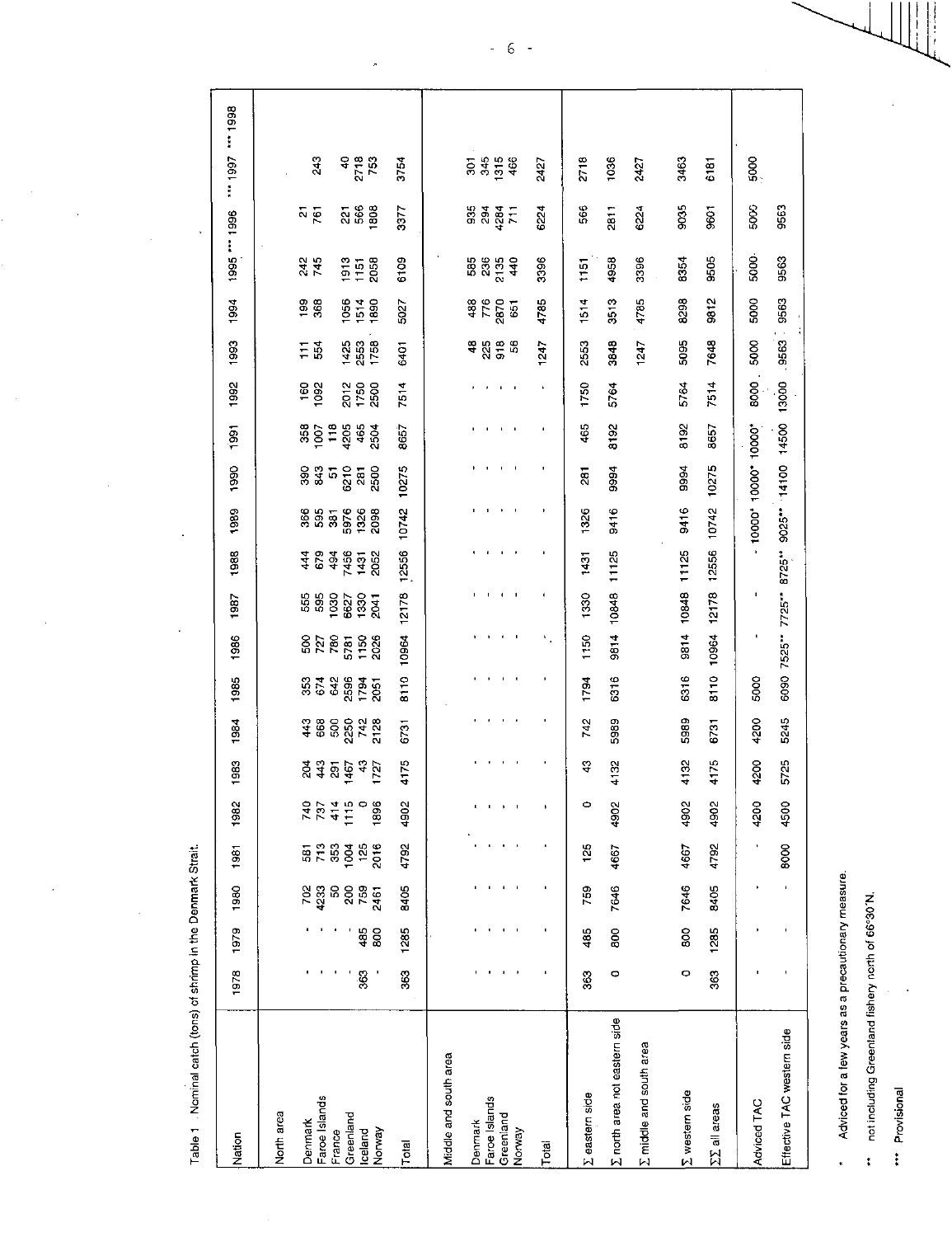| Year          | Periods    | CPUE                 | Effort                       | Catch     | Year    | Periods    | <b>CPUE</b> | Effort | Catch   |
|---------------|------------|----------------------|------------------------------|-----------|---------|------------|-------------|--------|---------|
|               |            |                      |                              |           |         |            |             |        |         |
|               |            |                      |                              |           |         |            |             |        |         |
|               |            |                      |                              |           |         |            |             |        |         |
| 1980          | Jan-Jun    | 393                  | 15775                        | 6198.3    | 1989    | Jan-Jun    | 155         | 45428  | 7034.6  |
|               | Jul-Dec    | 117                  | 18815                        | 2206.4    |         | Jul-Dec    | 59          | 62475  | 3712.5  |
|               | Mean/Total | 243                  | 34590                        | 8404.7    |         | Mean/Total | 100         | 107903 | 10747.1 |
|               |            |                      |                              |           |         |            |             |        |         |
| . 1981        | Jan Jun    | 260                  | 18072.                       | 4698.0    | 1990    | Jan-Jun    | 150         | 52697  | 7880.9  |
|               | Jul-Dec    | 62                   | 1516                         | 93.9      |         | Jul-Dec    | 57          | 42003  | 2394.1  |
|               | Mean/Total | 245                  | 19588                        | 4791.9    |         | Mean/Total | 109         | 94700  | 10275.0 |
|               |            |                      |                              |           |         |            |             |        |         |
| 1982          | Jan-Jun    | 212                  | 23072.                       | 4900.0    | 1991    | Jan-Jun    | 99          | 72144  | 7153.6  |
|               | Jul-Dec    | $\hat{\phantom{a}}$  |                              |           |         | Jul-Dec    | 63          | 23960  | 1502.7  |
|               | Mean/Total | 212                  | 23072                        | 4900.0    |         | Mean/Total | 90          | 96104  | 8656.3  |
|               |            |                      |                              |           |         |            |             |        |         |
| 1983          | Jan-Jun    | 203                  | 17332                        | 3524.1    | 1992    | Jan-Jun    | 95          | 60241  | 5697.3  |
| ÷             | Jul-Dec    | 103                  | 6338                         | 651.3     |         | Jul-Dec    | 78          | 23412  | 1817.1  |
| $\sim$ $\sim$ | Mean/Total | 176                  | $\boldsymbol{\tau}$<br>23670 | 4175.4    |         | Mean/Total | 90          | 83653  | 7514.4  |
|               |            | $\omega \rightarrow$ |                              |           |         |            |             |        |         |
| 1984          | Jan-Jun    | 247                  | 23900                        | 5899.2    | 1993    | Jan-Jun    | 96          | 62447  | 6016.5  |
|               | Jul-Dec    | 103                  | 8074                         | 831.6     |         | Jul-Dec    | 42          | 9104   | 384.4   |
|               | Mean/Total | 211                  | 31974                        | 6730.8    |         | Mean/Total | 89          | 71551  | 6400.9  |
|               |            |                      |                              |           |         |            |             |        |         |
| 1985          | Jan-Jun    | 181                  | 28959                        | $-5249.0$ | $-1994$ | Jan-Jun    | 179         | 22839  | 4094.6  |
|               | Jul Dec    | 126                  | 22779                        | 2861.0    |         | Jul Dec    | 98          | 9523   | 932.0   |
|               | Mean/Total | 157                  | 51738                        | 8110.0    |         | Mean/Total | 155         | 32362  | 5026.6  |
|               |            |                      |                              |           |         |            |             |        |         |
| 1986          | Jan-Jun    | 189                  | 41140                        | 7755.0    | 1995*   | Jan-Jun    | 166         | 28115  | 4678.2  |
|               | Jul-Dec    | 205                  | 15668                        | 3209.0    |         | Jul-Dec    | 69          | 20746  | 1431.0  |
|               | Mean/Total | 193                  | 56808                        | 10964.0   |         | Mean/Total | 125         | 48861  | 6109.2  |
|               |            |                      |                              |           |         |            |             |        |         |
| 1987          | Jan-Jun    | 235                  | 36251                        | 8512.0    | 1996*   | Jan-Jun    | 112         | 20543  | 2299.4  |
|               | Jul-Dec    | 99                   | 37004                        | 3666.0    |         | Jul-Dec    | 94          | 11407  | 1076.5  |
|               | Mean/Total | 166                  | 73255                        | 12178.0   |         | Mean/Total | 106         | 31950  | 3375.9  |
|               |            |                      |                              |           |         |            |             |        |         |
| 1988          | Jan-Jun    | 158                  | 51842                        | 8190.5    | 1997*   | Jan-Jun    | 208         | 16042  | 3329.7  |
|               | Jul-Dec    | 91                   | 47717                        | 4352.5    |         | Jul-Dec    | 60          | 7014   | 423.0   |
|               | Mean/Total | 126                  | 99559                        | 12543.0   |         | Mean/Total | 163         | 23056  | 3752.7  |
|               |            |                      |                              |           |         |            |             |        |         |

ŧ

Table 2.' North area. Catch rates (kg per hour trawling) and corresponding effort (hours trawling) and catch (tons) from the shrimp fishery in Denmark Strait north of 65° N, *by* years.

7  $\ddot{\phantom{1}}$ 

 $\mathcal{A}^{\mathcal{A}}$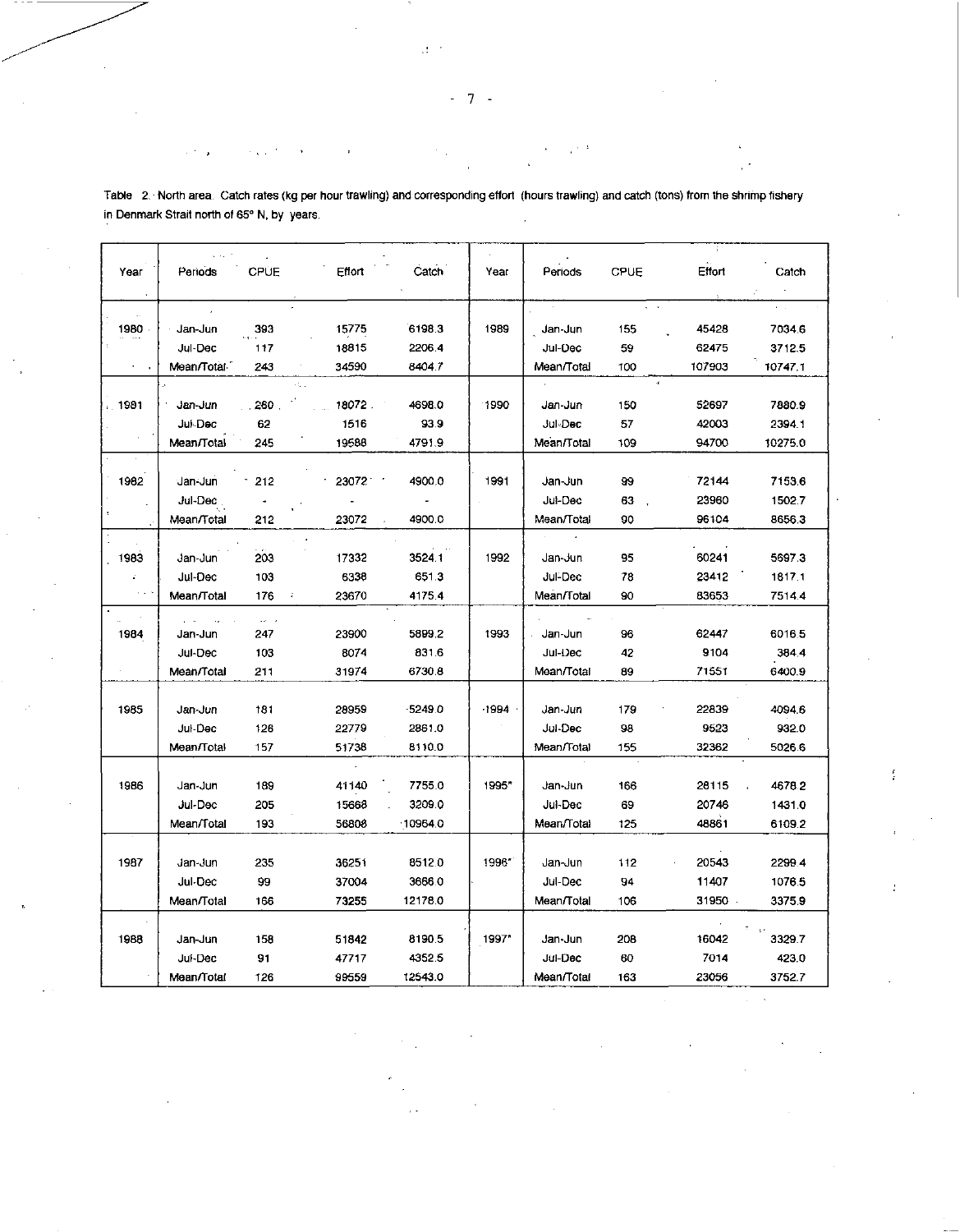|        |                       |             | January-June |        |                   | July - December |        |
|--------|-----------------------|-------------|--------------|--------|-------------------|-----------------|--------|
| Year   | Country               | <b>CPUE</b> | Effort       | Catch  | CPUE              | Effort          | Catch  |
| 1993   | North                 | 96          | 62447        | 6016.5 | $42 \overline{)}$ | 9104            | 384.4  |
|        | South.                | 158         | 7874         | 1247.0 | 953               | 182             | 173.5  |
| $\sim$ | Total                 | 103         | 70321        | 7263.5 | -60               | 9286            | 557.9  |
| 1994   | $\mathbf{r}$<br>North | 179         | 22839        | 4094.6 | 98                | 9523            | 932.0  |
|        | South                 | 279         | 8958         | 2503.5 | 290               | 7879            | 2281.1 |
|        | Total                 | 208         | 31797        | 6598.1 | 185               | 17402           | 3213.1 |
| 1995*  | North                 | 166         | 28115        | 4678.2 | 69                | 20746           | 1431.0 |
|        | South                 | 222         | 3178         | 705.5  | 302               | 8914            | 2690.5 |
|        | Total                 | 172         | 31293        | 5383.7 | 139               | 29660           | 4121.5 |
| 1996*  | North                 | 112         | 20543        | 2299.4 | 94                | 11407           | 1076.5 |
|        | South                 | 319         | 9064         | 2894.0 | 297               | 11195           | 3329.7 |
|        | Total                 | 175         | 29607        | 5193.4 | 195               | 22602           | 4406.2 |
|        |                       |             |              |        |                   |                 |        |
| 1997*  | North                 | 208         | 16042        | 3329.7 | 60                | $-7014$         | 423.0  |
|        | South                 | 293         | 7573         | 2217.9 | 298               | 701             | 208.7  |
|        | Total                 | 235         | 23615        | 5547.6 | 82                | 7715            | 631.7  |

Table 3. North and south area. Catch rates (kg per hour trawling) and corresponding effort (hours trawling) and catch (tons) from the shrimp fishery by all nations combined in two periods of the year.

Table 4. North and south area combined to the whole year as regards effort, catch and CPUE.

 $\cdot$ 

| Year  | Country | CPUE | Effort | Catch  |
|-------|---------|------|--------|--------|
| 1993  | Jan-Jun | 103  | 70321  | 7263.5 |
|       | Jul-Dec | 60   | 9286   | 557.9  |
|       | Total   | 98   | 79607  | 7821.4 |
|       |         |      |        |        |
| 1994  | North   | 208  | 31797  | 6598.1 |
|       | South   | 185  | 17402  | 3213.1 |
|       | Total   | 199  | 49199  | 9811.2 |
|       |         |      |        |        |
| 1995* | North   | 172  | 31293  | 5383.7 |
|       | South   | 139  | 29660  | 4121.5 |
|       | Total   | 156  | 60953  | 9505.2 |
|       |         |      |        |        |
| 1996* | North   | 175  | 29607  | 5193.4 |
|       | South   | 195  | 22602  | 4406.2 |
|       | Total   | 184  | 52209  | 9599.6 |
|       |         |      |        |        |
| 1997* | North   | 235  | 23615  | 5547.6 |
|       | South   | 82   | 7715   | 631.7  |
|       | Total   | 197  | 31330  | 6179.3 |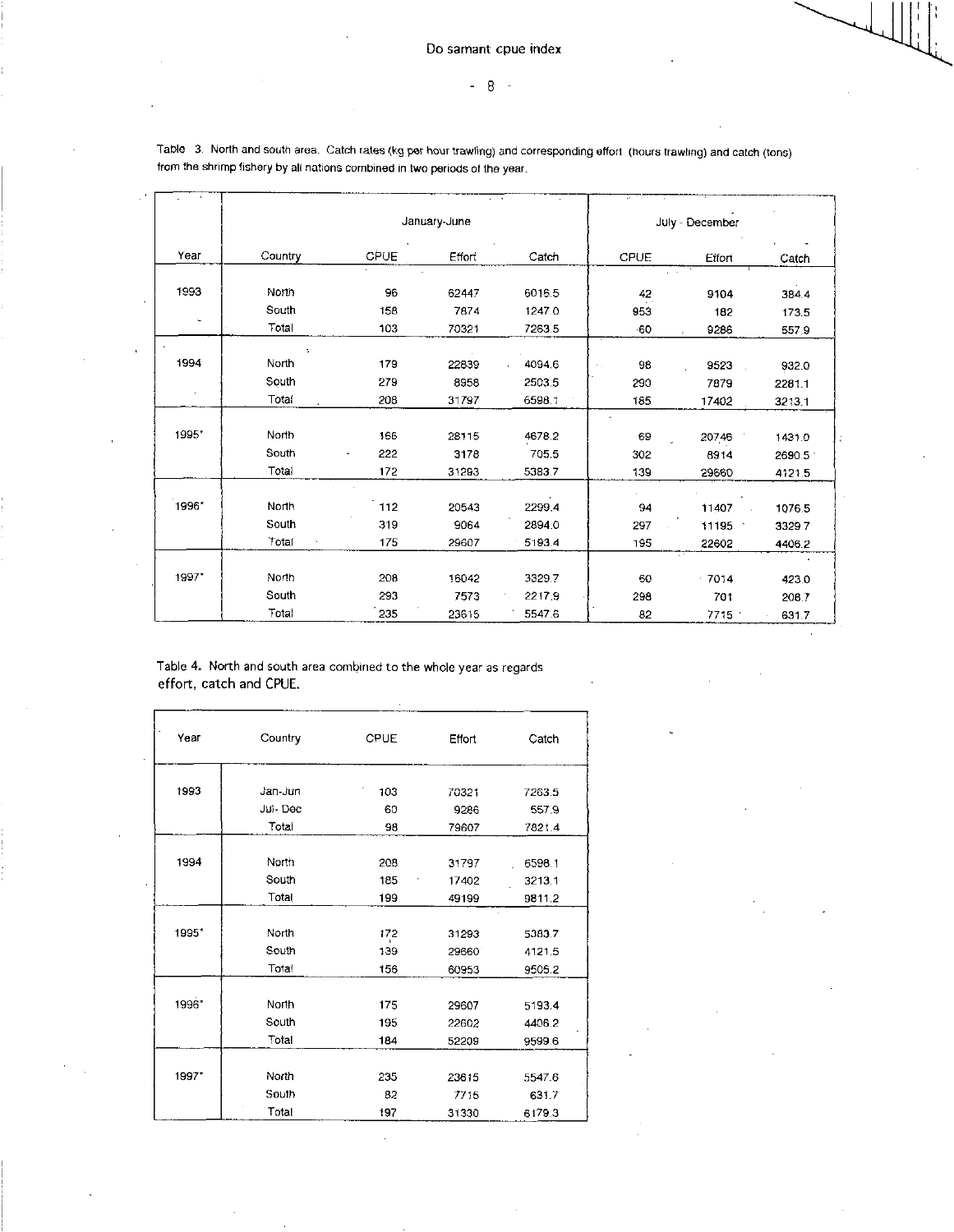







Casa



Fig. 3. North area. The mean catch of every 3 years against unstandardizrd CPUE in the 4th year, denoted by that year.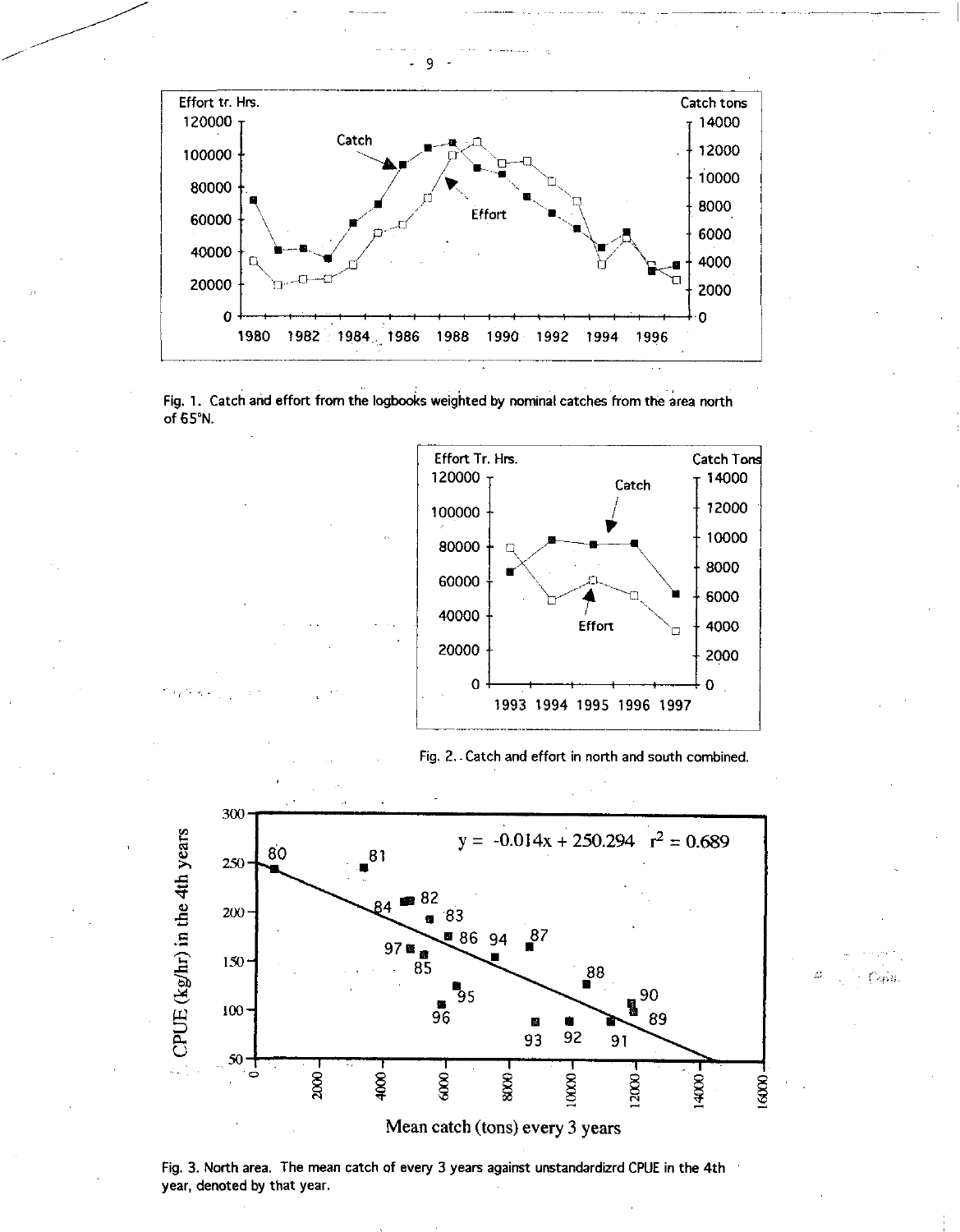





Fig. 5. The unstandardized catch rate indices for both north and south areas combined.





 $10 -$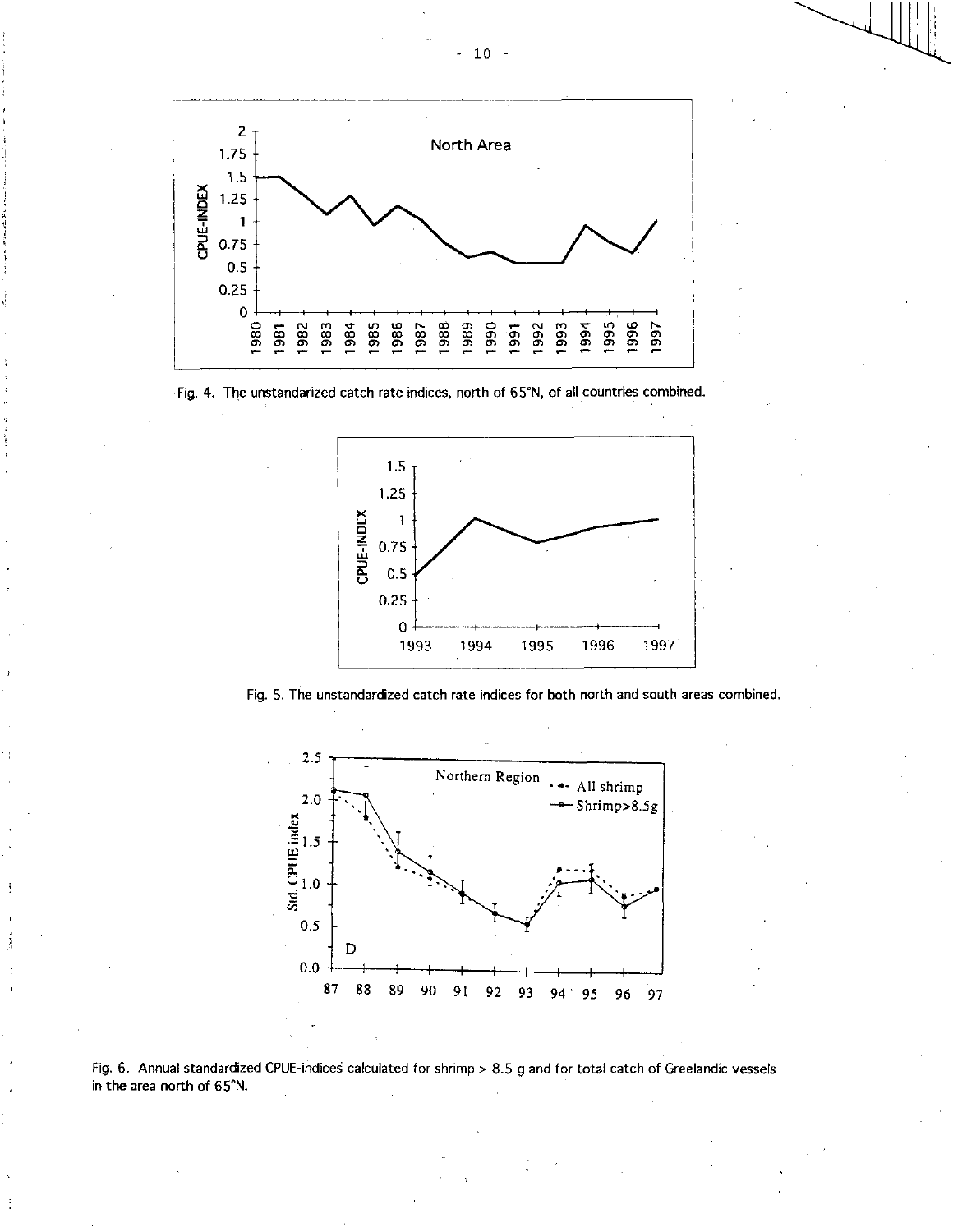

Fig. 7. The Icelandic commercial samples in the years 1991 to 1997 in the eastern part of the Denmark Strait area i.e. north of 65°N.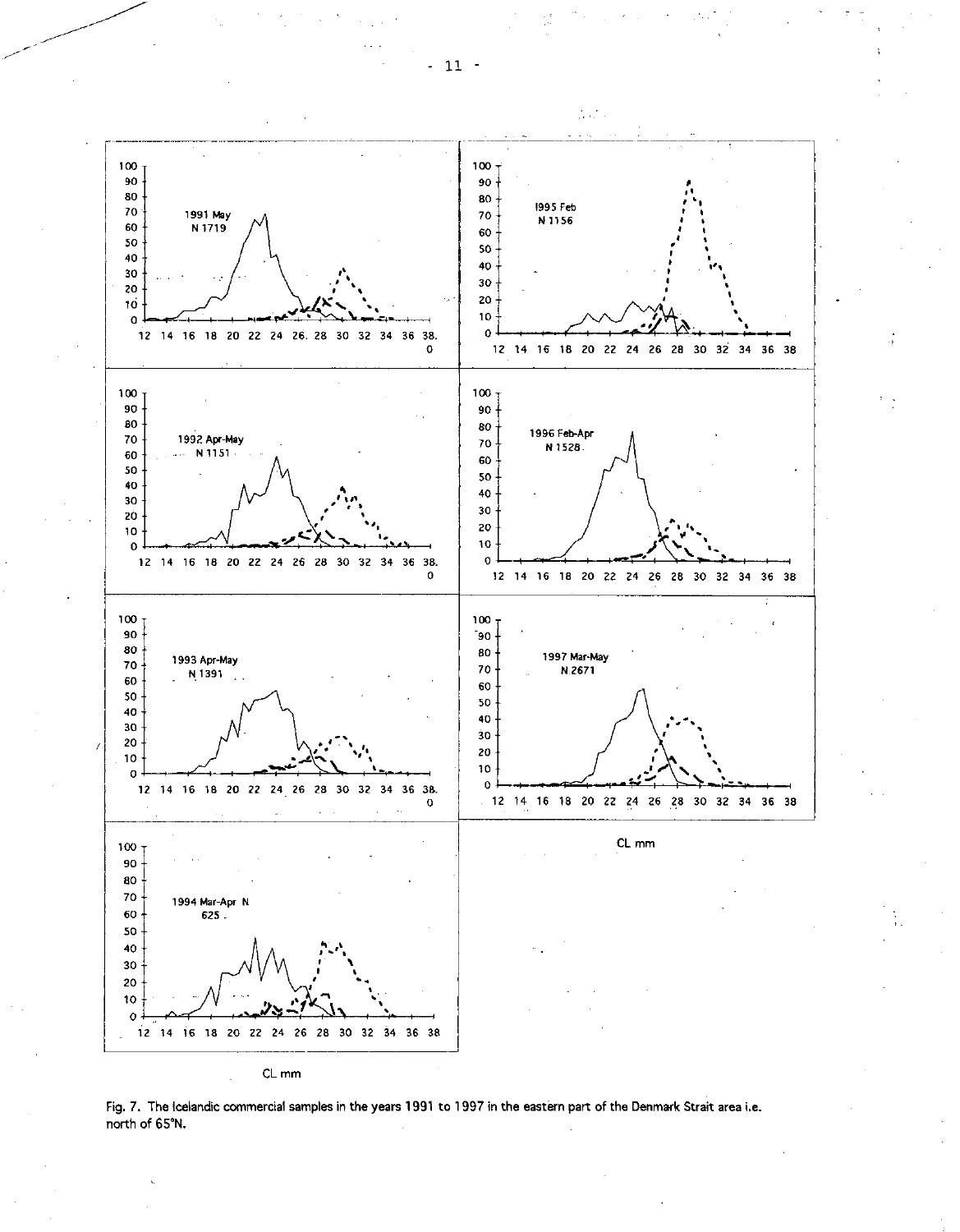- 12 -

÷  $\frac{1}{2}$ 



Fig. 8. The Greenlandic commercial samples from the north and south area